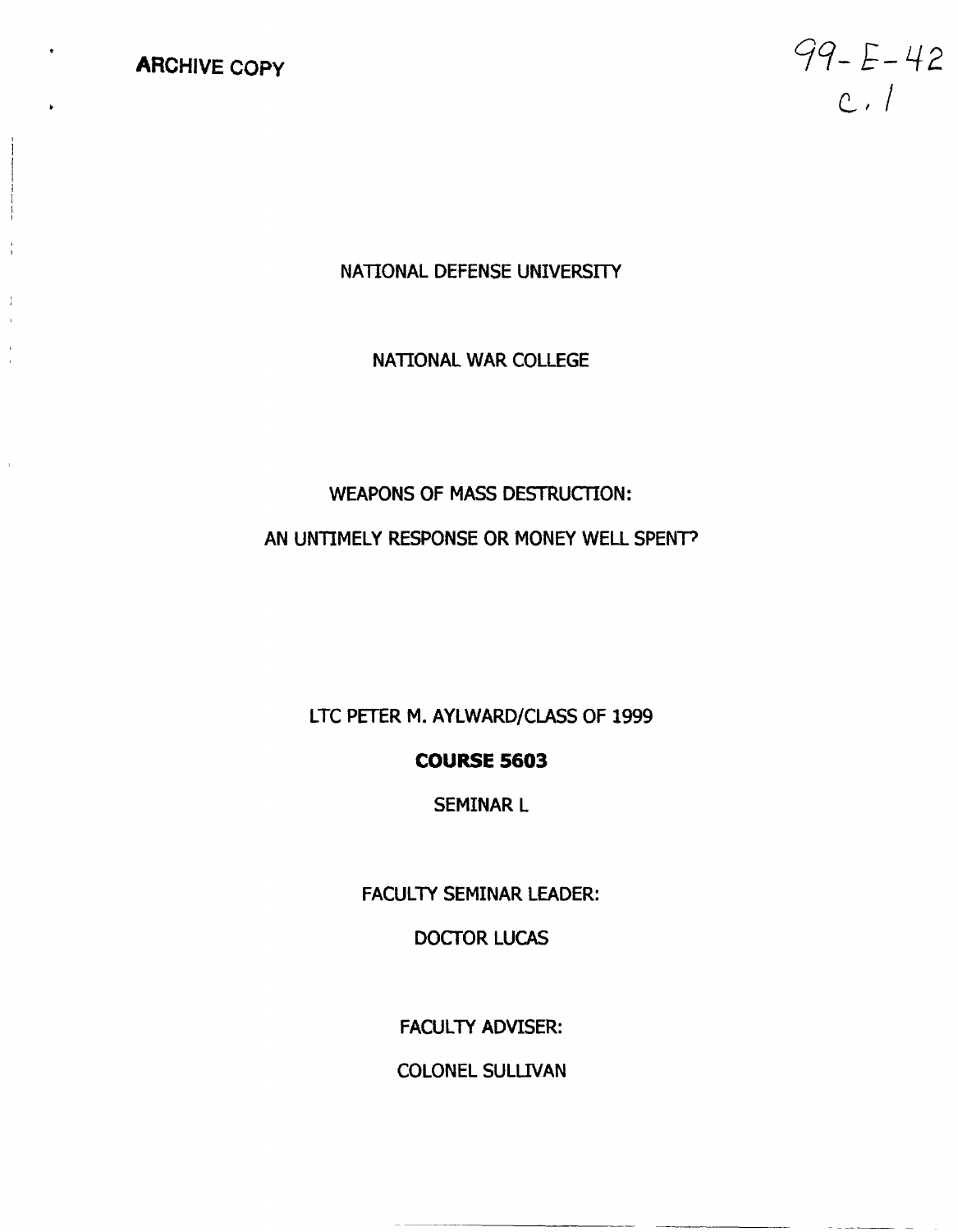| <b>Report Documentation Page</b>                                                                                                                                                                                                                                                                                                                                                                                                                                                                                                                                                                                                                                                                                                                                                                                                                                   |                             |                                           |                          |                                                     | Form Approved<br>OMB No. 0704-0188                 |  |  |
|--------------------------------------------------------------------------------------------------------------------------------------------------------------------------------------------------------------------------------------------------------------------------------------------------------------------------------------------------------------------------------------------------------------------------------------------------------------------------------------------------------------------------------------------------------------------------------------------------------------------------------------------------------------------------------------------------------------------------------------------------------------------------------------------------------------------------------------------------------------------|-----------------------------|-------------------------------------------|--------------------------|-----------------------------------------------------|----------------------------------------------------|--|--|
| Public reporting burden for the collection of information is estimated to average 1 hour per response, including the time for reviewing instructions, searching existing data sources, gathering and<br>maintaining the data needed, and completing and reviewing the collection of information. Send comments regarding this burden estimate or any other aspect of this collection of information,<br>including suggestions for reducing this burden, to Washington Headquarters Services, Directorate for Information Operations and Reports, 1215 Jefferson Davis Highway, Suite 1204, Arlington<br>VA 22202-4302. Respondents should be aware that notwithstanding any other provision of law, no person shall be subject to a penalty for failing to comply with a collection of information if it<br>does not display a currently valid OMB control number. |                             |                                           |                          |                                                     |                                                    |  |  |
| 1. REPORT DATE<br>1999                                                                                                                                                                                                                                                                                                                                                                                                                                                                                                                                                                                                                                                                                                                                                                                                                                             |                             | 2. REPORT TYPE                            |                          | <b>3. DATES COVERED</b><br>00-00-1999 to 00-00-1999 |                                                    |  |  |
| <b>4. TITLE AND SUBTITLE</b>                                                                                                                                                                                                                                                                                                                                                                                                                                                                                                                                                                                                                                                                                                                                                                                                                                       |                             |                                           |                          | <b>5a. CONTRACT NUMBER</b>                          |                                                    |  |  |
| <b>Weapons of Mass Destruction: An Untimely Response or Money Well</b><br>Spent?                                                                                                                                                                                                                                                                                                                                                                                                                                                                                                                                                                                                                                                                                                                                                                                   |                             |                                           |                          | 5b. GRANT NUMBER                                    |                                                    |  |  |
|                                                                                                                                                                                                                                                                                                                                                                                                                                                                                                                                                                                                                                                                                                                                                                                                                                                                    |                             |                                           |                          | 5c. PROGRAM ELEMENT NUMBER                          |                                                    |  |  |
| 6. AUTHOR(S)                                                                                                                                                                                                                                                                                                                                                                                                                                                                                                                                                                                                                                                                                                                                                                                                                                                       |                             |                                           |                          | <b>5d. PROJECT NUMBER</b>                           |                                                    |  |  |
|                                                                                                                                                                                                                                                                                                                                                                                                                                                                                                                                                                                                                                                                                                                                                                                                                                                                    |                             |                                           |                          |                                                     | <b>5e. TASK NUMBER</b>                             |  |  |
|                                                                                                                                                                                                                                                                                                                                                                                                                                                                                                                                                                                                                                                                                                                                                                                                                                                                    |                             |                                           |                          |                                                     | 5f. WORK UNIT NUMBER                               |  |  |
| 7. PERFORMING ORGANIZATION NAME(S) AND ADDRESS(ES)<br>National War College, 300 5th Avenue, Fort Lesley J.<br>McNair, Washington, DC, 20319-6000                                                                                                                                                                                                                                                                                                                                                                                                                                                                                                                                                                                                                                                                                                                   |                             |                                           |                          |                                                     | 8. PERFORMING ORGANIZATION<br><b>REPORT NUMBER</b> |  |  |
| 9. SPONSORING/MONITORING AGENCY NAME(S) AND ADDRESS(ES)                                                                                                                                                                                                                                                                                                                                                                                                                                                                                                                                                                                                                                                                                                                                                                                                            |                             |                                           |                          | 10. SPONSOR/MONITOR'S ACRONYM(S)                    |                                                    |  |  |
|                                                                                                                                                                                                                                                                                                                                                                                                                                                                                                                                                                                                                                                                                                                                                                                                                                                                    |                             | 11. SPONSOR/MONITOR'S REPORT<br>NUMBER(S) |                          |                                                     |                                                    |  |  |
| 12. DISTRIBUTION/AVAILABILITY STATEMENT<br>Approved for public release; distribution unlimited                                                                                                                                                                                                                                                                                                                                                                                                                                                                                                                                                                                                                                                                                                                                                                     |                             |                                           |                          |                                                     |                                                    |  |  |
| <b>13. SUPPLEMENTARY NOTES</b>                                                                                                                                                                                                                                                                                                                                                                                                                                                                                                                                                                                                                                                                                                                                                                                                                                     |                             |                                           |                          |                                                     |                                                    |  |  |
| 14. ABSTRACT<br>see report                                                                                                                                                                                                                                                                                                                                                                                                                                                                                                                                                                                                                                                                                                                                                                                                                                         |                             |                                           |                          |                                                     |                                                    |  |  |
| <b>15. SUBJECT TERMS</b>                                                                                                                                                                                                                                                                                                                                                                                                                                                                                                                                                                                                                                                                                                                                                                                                                                           |                             |                                           |                          |                                                     |                                                    |  |  |
| <b>16. SECURITY CLASSIFICATION OF:</b>                                                                                                                                                                                                                                                                                                                                                                                                                                                                                                                                                                                                                                                                                                                                                                                                                             |                             |                                           | <b>17. LIMITATION OF</b> | 18. NUMBER                                          | 19a. NAME OF                                       |  |  |
| a. REPORT<br>unclassified                                                                                                                                                                                                                                                                                                                                                                                                                                                                                                                                                                                                                                                                                                                                                                                                                                          | b. ABSTRACT<br>unclassified | c. THIS PAGE<br>unclassified              | <b>ABSTRACT</b>          | OF PAGES<br>14                                      | <b>RESPONSIBLE PERSON</b>                          |  |  |

| <b>Standard Form 298 (Rev. 8-98)</b> |                               |  |  |
|--------------------------------------|-------------------------------|--|--|
|                                      | Prescribed by ANSI Std Z39-18 |  |  |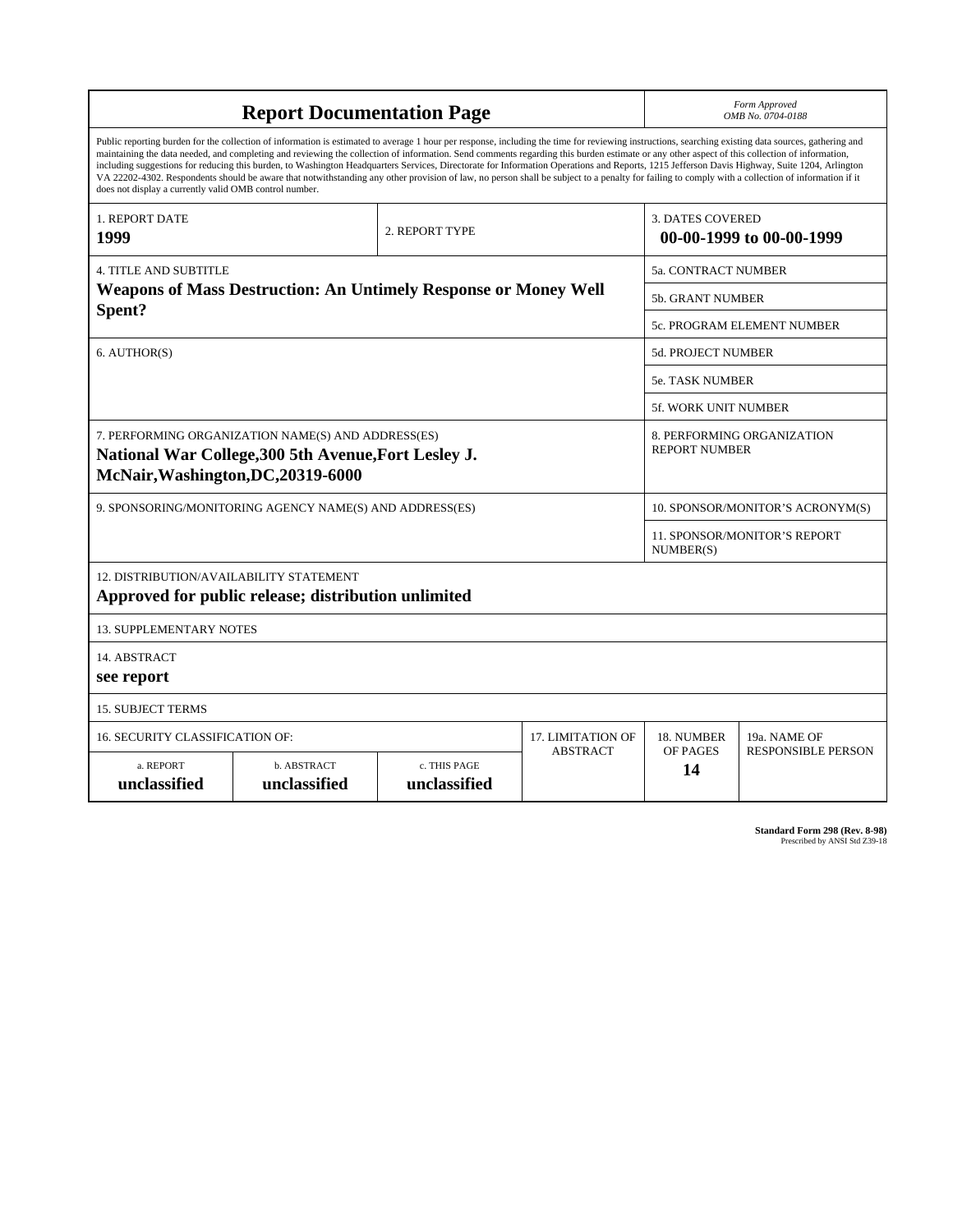## **Introduction**

On November 14, 1994, responding to the Weapons of Mass Destruction threat, President Clinton declared a National Emergency citing an "extraordinary threat to the national security, foreign policy and economy of the United States."<sup>1</sup> Strong words that suggest the need for strong action from the Clinton administration.<sup>2</sup> At risk is our nation's security to the potential terrorist's use of chemical, biological, radiological or nuclear devices - Weapons of Mass Destruction (WMD).

Three years later, in a February 1997 report to the President, the Catastrophic Disaster Response Group concluded that this government is still 111 equipped to respond to a WMD event.<sup>3</sup> Government's efforts to craft a comprehensive response have been painfully slow because of bureaucratic politics. $4~$  These efforts cut across local state, federal jurisdictions, which involve interagency partners at all levels of government. How does our government respond when terrorists employ chemical and biological weaporis on our shores? Understanding the dynamics of the players and the process begins with an examination of the threat and how the government responds.

## **The Threat -Terrorists and Time**

Terrorist organizations possessing chemical and biological agents have increased the potential for attacks within our borders.<sup>5</sup> The bombing of the World Trade Center and the Oklahoma City Federal Building dramatized the serious problems which small terrorists groups could cause<sup>6</sup>. Within the last five years at least eleven states have

> Natior al Deferse Univers'ty Library 300 5th Ave. Ft. McNa'r Bldg. 62 Room 226 Washington, DC 20319-5066

 $\mathbf{I}$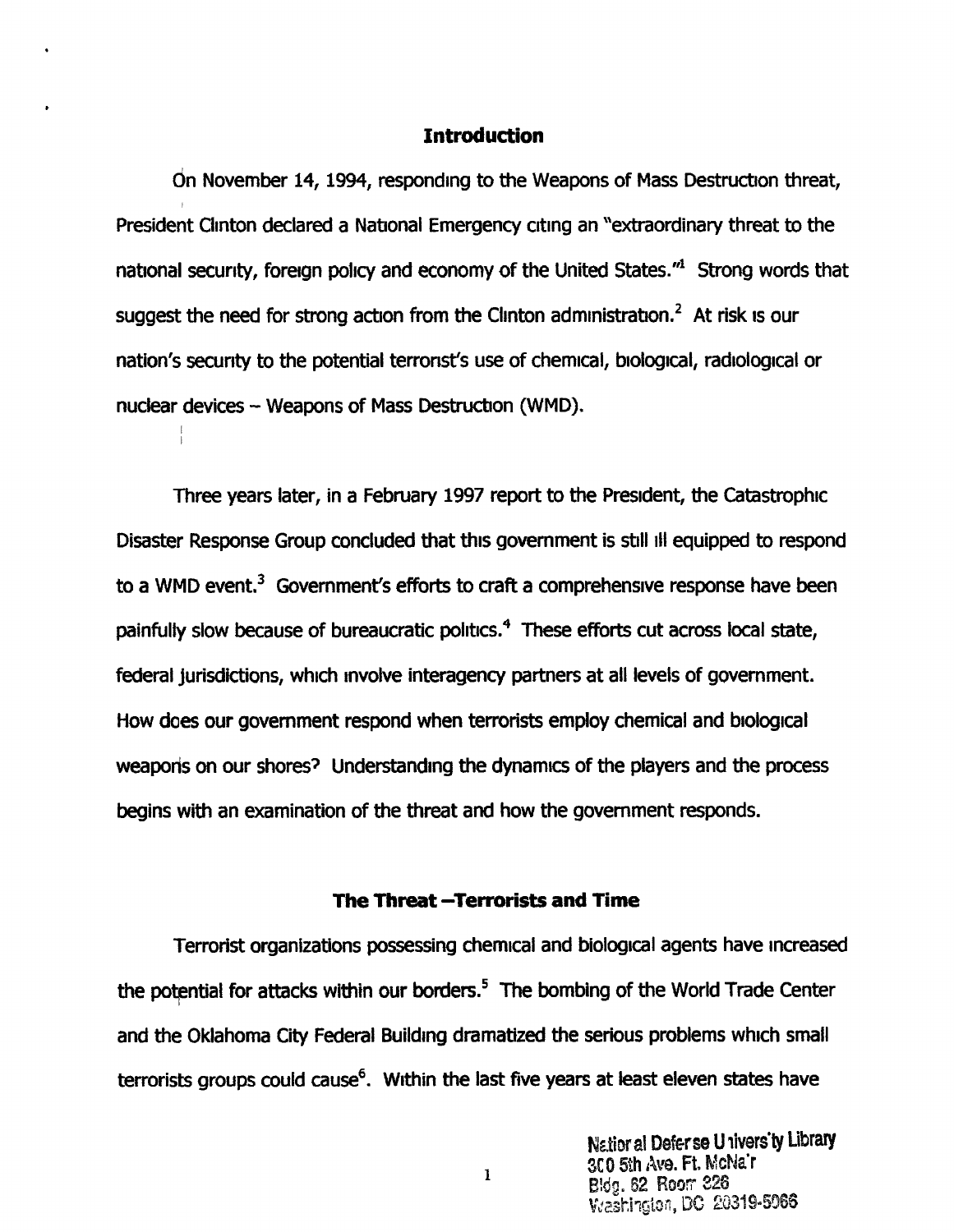experienced terrorists incidents<sup>7</sup>. Consequently, the Clinton administration is actively seeking solutions to deal with terrorist inspired domestic threats.

The disaster response system within the United States depends on a tiered mutual support system that is resource constrained. If the event exceeds the local government's capacity then state and federal resources will be needed. <sup>8</sup> Once an incident has occurred the real challenge begins when the responders arrive on scene. If properly equipped, responding to event should be a routine "first responder" emergency.

However, the "first responder" community within this country is woefully ill equipped and unprepared to deal with WMD events.<sup>9</sup> Even more disturbing, federal technical units that can respond properly are limited and remotely located. Unless they are pre-positioned, by the time they arrived on the scene, victim survivability is doubtful. Part of the slow response problem results from the support system between the federal, state and local government, which is constrained by a profusion of statues and regulations.

## **Statutory and Regulatory Constraints**

Statutory and regulatory constraints attempt to sort jurisdictional, fiscal and interagency responsibilities between the different levels of government. Legal considerations seek to facilitate the response by answering some demanding questions.

 $\overline{2}$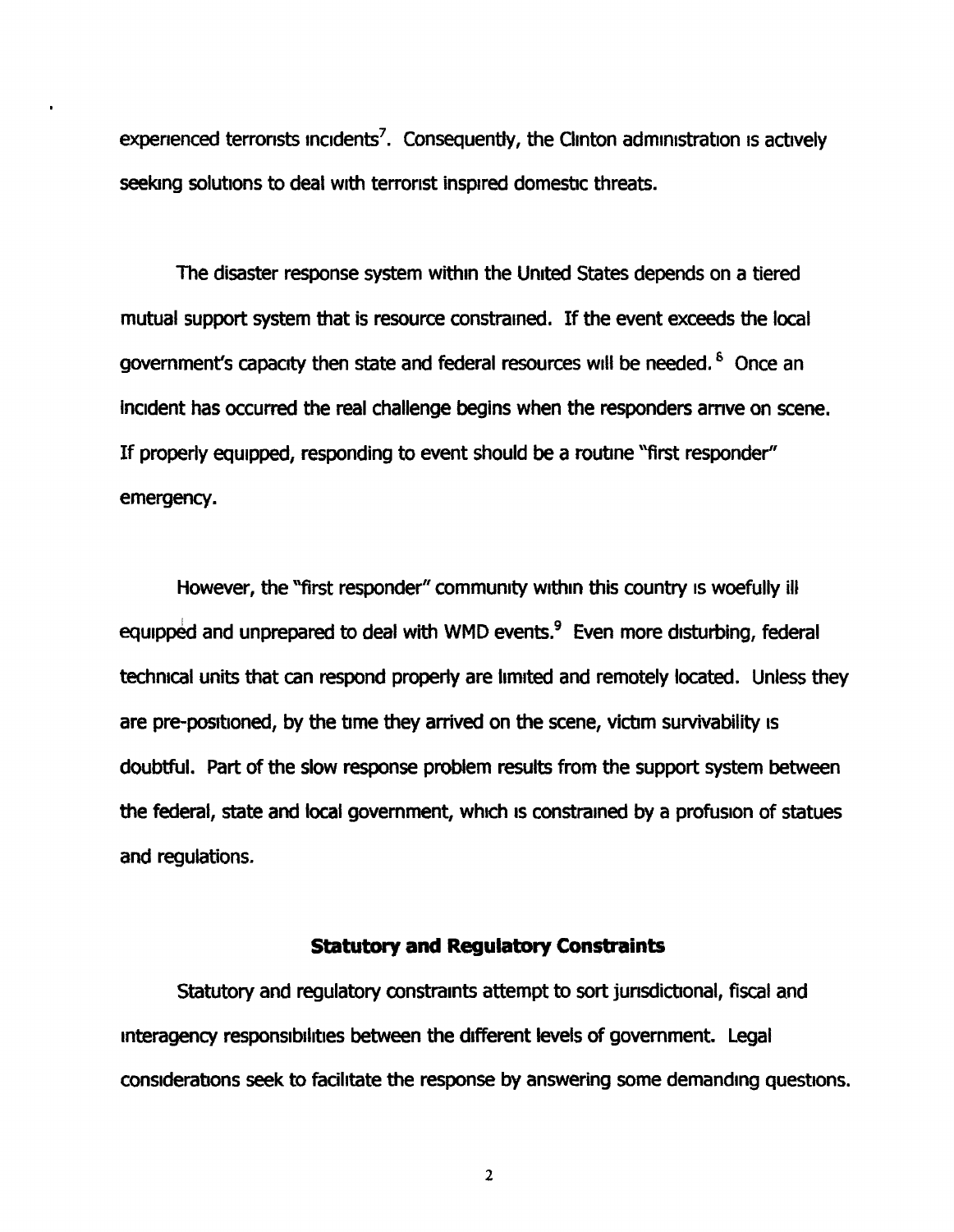Who has jurisdiction responsibility, who pays the bill and who is in charge are three key issues to WMD response.

Legislation that governs WMD response constrains the federal government from entering into state's jurisdiction. Amendment ten to the constitution reserves state's nghts. Disaster response IS primarily a state function. At the same time, terrorist response is primarily a federal function. In fact, Presidential Decision Directive 39 (PDD-39) entitled "U.S. Policy on Counterterrorism" assigns primary authority to the Federal government to prevent and respond to acts of terrorism.

PDD-39 also provides fiscal guidance.'' It requires federal agencies to respond to terrorist's incidents or conduct counterterrorists operations and bear the costs of their participation. $^{11}$  This is key because, depending on the circumstances, some federal agencies respond under their own authority. For example, the Stafford Act (Public Law 93-288 also known as the Federal Response Plan) establishes the authority and process for "all hazards" response to disasters in the United States. The Federal Response Plan (FRP) is the overarching mechanism for providing disaster relief to state and local authorities. It includes 29 federal departments and agencies that have their own **statutory** authority to provide government services and support.

In an era of dwindling resources, who pays the bill is just as important as who has jurisdiction responsibility and who is in charge. Jurisdictional issues including who's

 $\overline{\mathbf{3}}$ 

 $\overline{1}$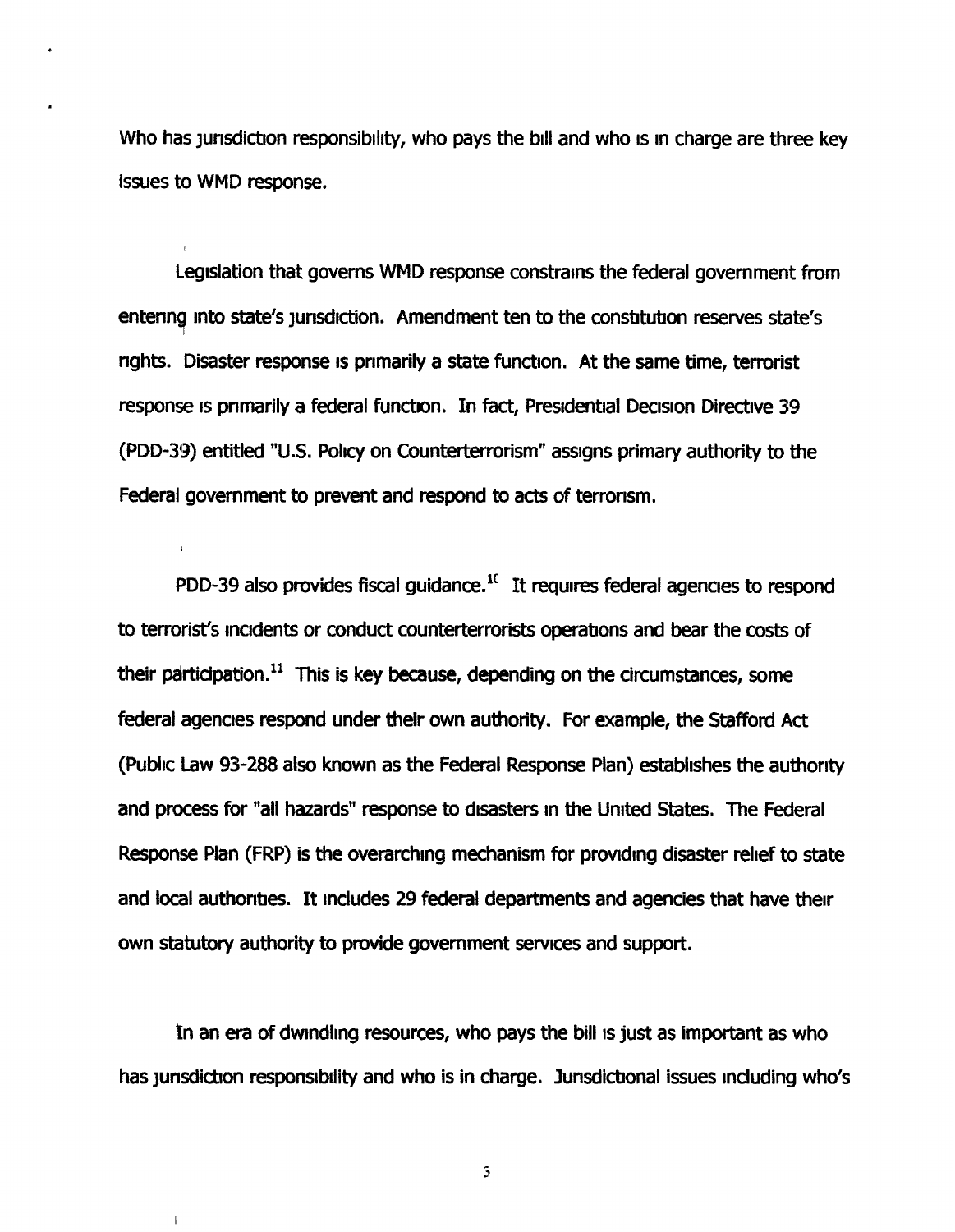In charqe and who pays the bill should be resolved before federal responders arrive on the scene. The consequences for not sorting through these legal issues can result in criminal penalties or worse - the agency having to foot the bill. Therefore, Federal partners seek to resolve these issues before they respond to state and local authorities.

#### **Local and State Players**

Driven by high public **expectatrons,** state and local officral recognize the importance of a cooperative partnership with the federal government. Beyond technical knowledge and expertise, the federal government prowdes much needed money for local and state response efforts. At the same time, local and state players seek to maintain their autonomy when making decisions under the Incident Command System **(ICS).** 

Local community response to a WMD emergency uses the ICS to ensure a coordinated response. The Incident Commander is often the senior responder (e.g., fire chief, or police chief). Final authority to make on-scene decisions regarding the consequences of the incident, saving lives, casualty treatment, and community evacuation, **rests** with the local Incident Commander.

If local assets are not sufficient to meet the emergency response requirements, they will request state (or regional) assets through the State Office of Emergency

 $\ddot{\phantom{0}}$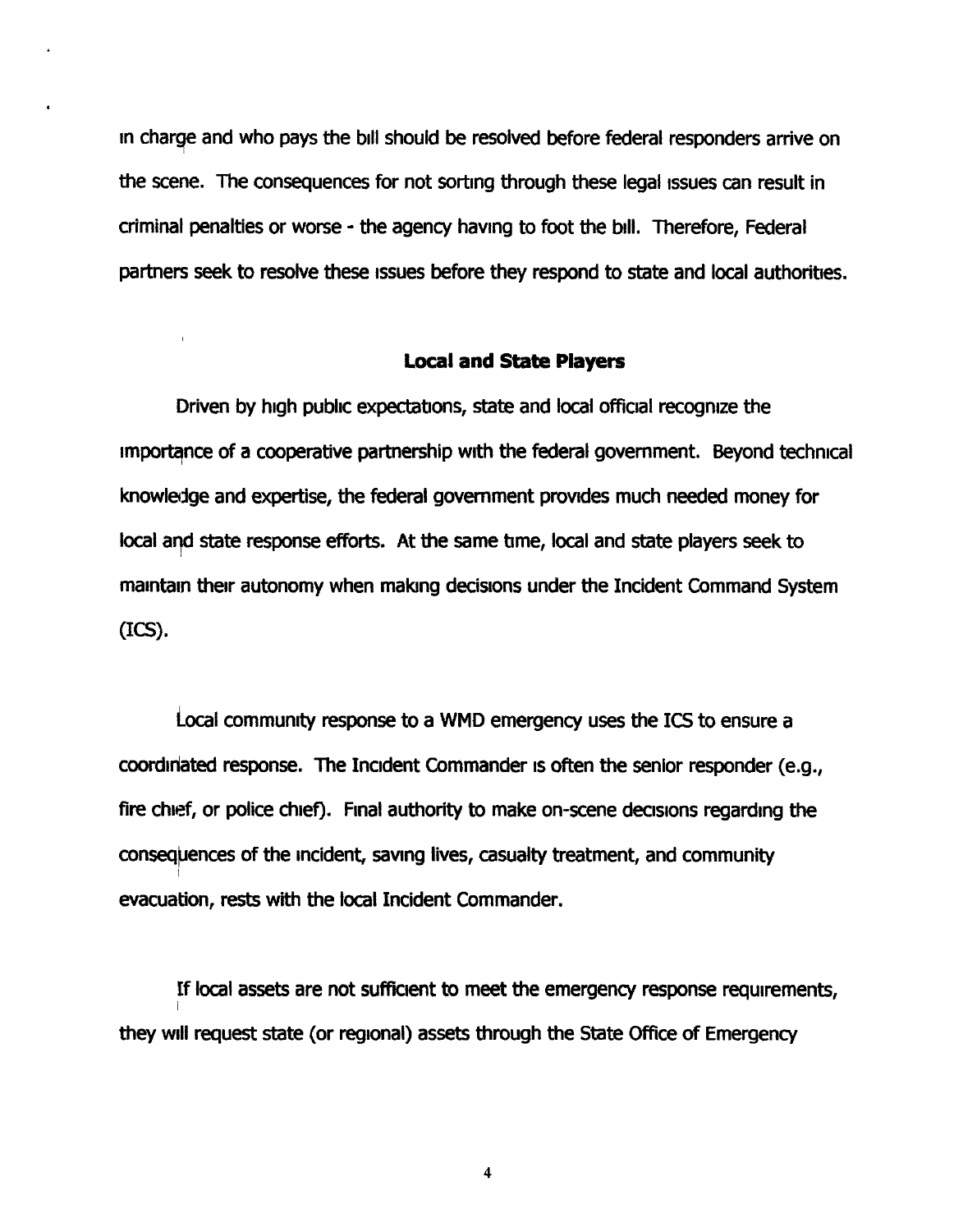Services. If the WMD incident were of significant scope and size, the governor could request assistance from the President of the United States.<sup>12</sup>

#### The **Federal Players**

When a governor asks for assistance, the federal government responds on the President's behalf. By design, there are three main groups of players who may respond to WMD events. The first two are the FBI and FEMA, highlighted in PDD-39, which provide policy oversight for crisis and consequence management respectively. The third group, responsible for the Domestic Preparedness Program execution, is the Department of Defense (DoD).<sup>13</sup>

To coordinate the federal response policy, the FBI and FEMA have been designated the lead federal agencies to orchestrate the federal response. These efforts are divided into two categories: crisis management and consequence management. Crisis management falls under the purview the FBI.<sup>14</sup> FBI responsibilities include resolving the incident before it happens, investigating the incident once it happens and preparing the case for criminal prosecution. $^{15}$ 

FEMA is the lead agency for consequence management. Although the effected state and local governments have primary jurisdiction for emergencies, a terrorist attack involvmg WMD could create havoc beyond their capability to respond. After a request from the governor, FEMA would coordinate consequence management activities

5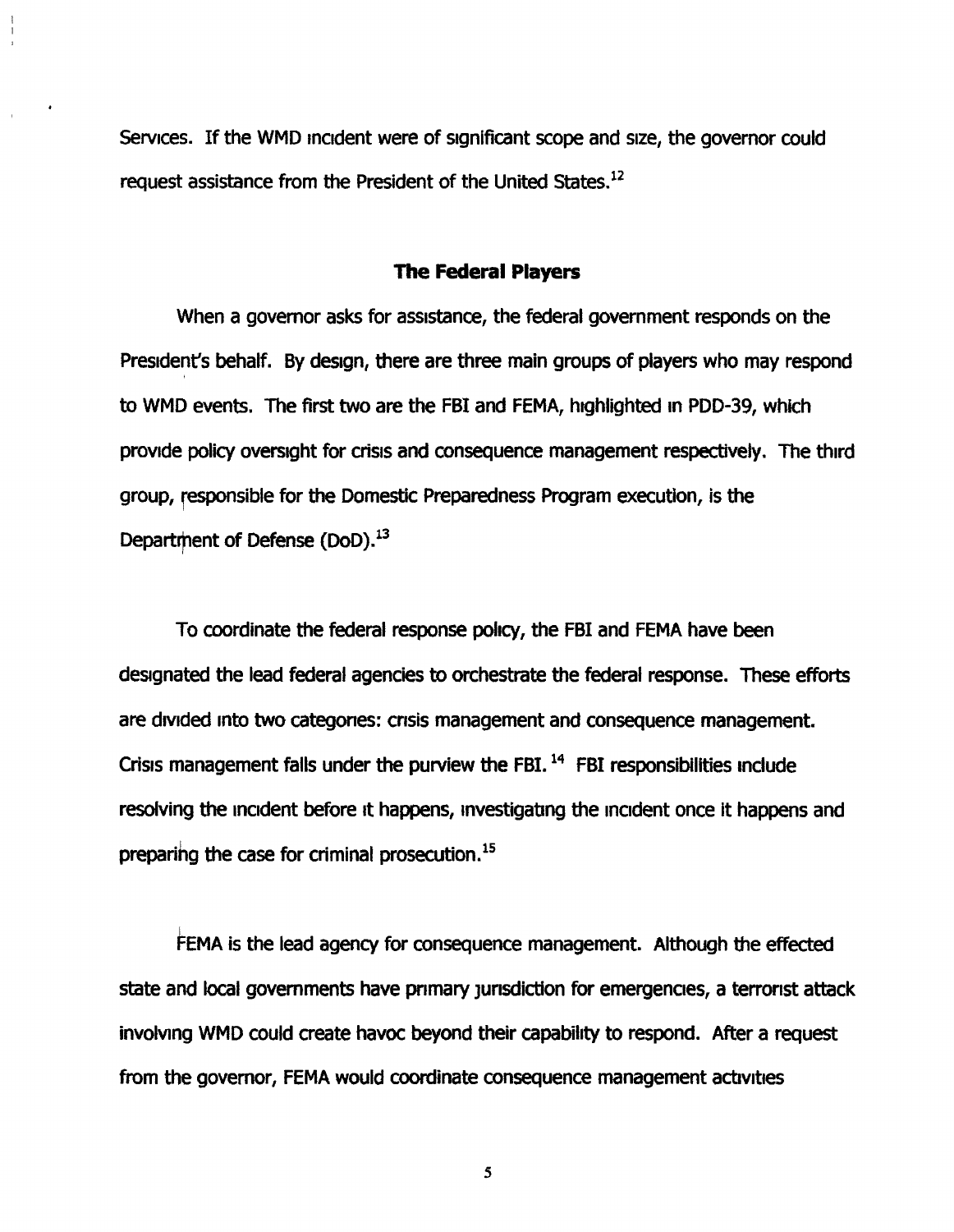including measures to mitigate damage, restore essential government services and provide emergency assistance. FEMA would implement the Federal Response Plan cooperating with state and local emergency response agencies. **l6** 

'In addition to FEMA and the FBI, DoD also cooperates with state and local emergency response agencies. Essentially, DoD prepares state and local emergency responders through the Domestic Preparedness Program. This Congressionally mandated effort attempts to link DoD's wide range of technical expertise and experience to the first responder community. However, the process to link the two groups together is somewhat unwieldy.

I

#### **Problems and The Evolving Solution**

Two problems inherent in this cumbersome system include training and response. First, emergency planners including specialized hazardous matenals teams, currently **do** not possess the effective testing equipment nor **the** training to help identify sophisticated chemical or biological warfare agents that might be used in a potential terrorist attack.<sup>17</sup> Second, a time gap exists between the local/state response and the federal response. Expert help that local agencies would need must come from the Center for Disease Control (CDC) in Atlanta, the U.S. Army Medical Research Institute for Infectious Diseases (USAMRIID) at Ft. Derrick, Maryland, or a new specially trained team of U.S. Mannes called the Chemical/Biological Incident Response Force (CBIRF).<sup>18</sup>

 $\boldsymbol{6}$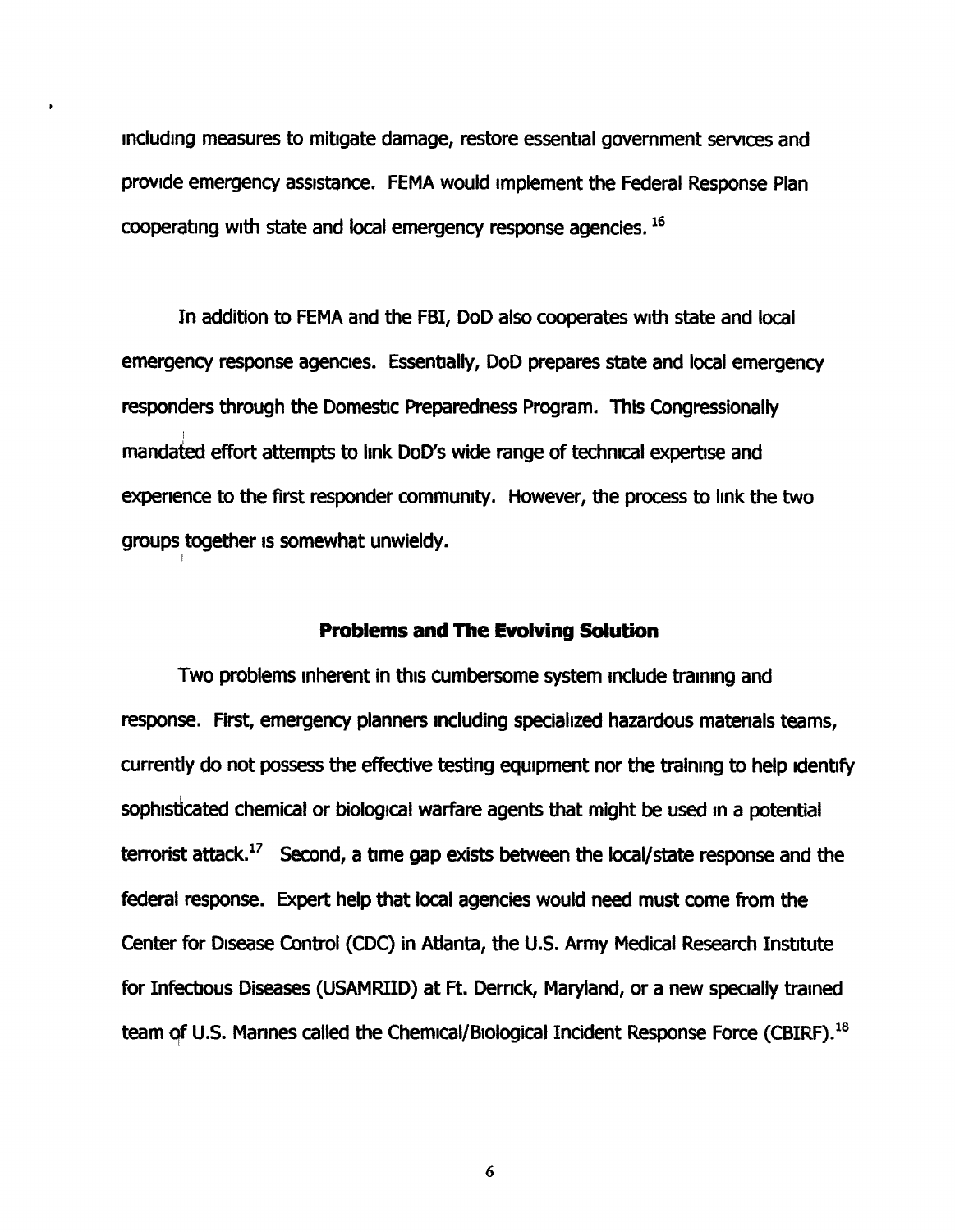Unfortunately, it takes considerable time before these highly trained specialists can arrive on the scene. In the mean time, local fire, EMS, police agencies, and hospital personnel will be responsible for the management of the emergency. Recognizing traming and response shortfalls, Congress authorized the federal government to improve capabilities to respond to WMD rncidents by passing Title **XIV**  also known as the Domestic Preparedness Program. Among other requirements, Title XIV requires the federal government to provide chemical-biological first responder training.<sup>19</sup> A two pronged strategy has been undertaken to provide part of the training and response solution.

First, in an effort to shore up local responder's capability, DoD has been charged with provding training to 120 of the nation's cities. Training provrdes first responder's skills in early detection of symptoms, quick decontamination techniques and protocols to prevent the spread of the agent outside the incident area. Accordingly, training provides the most critical area for enhancing this nation's ability to respond to a WMD incident.

Second, to fill the gap between state and federal government response, the National Guard has been directed to develop Rapid Assessment Initial Detection teams. Desgned to amve on the scene within hours of an incident, teams of highly trained experts would provide technical advice assistance and support, until the more robust federal response can arrive.  $20$  Enhanced National Guard capabilities, cut through

 $\overline{7}$ 

 $\mathbf{I}$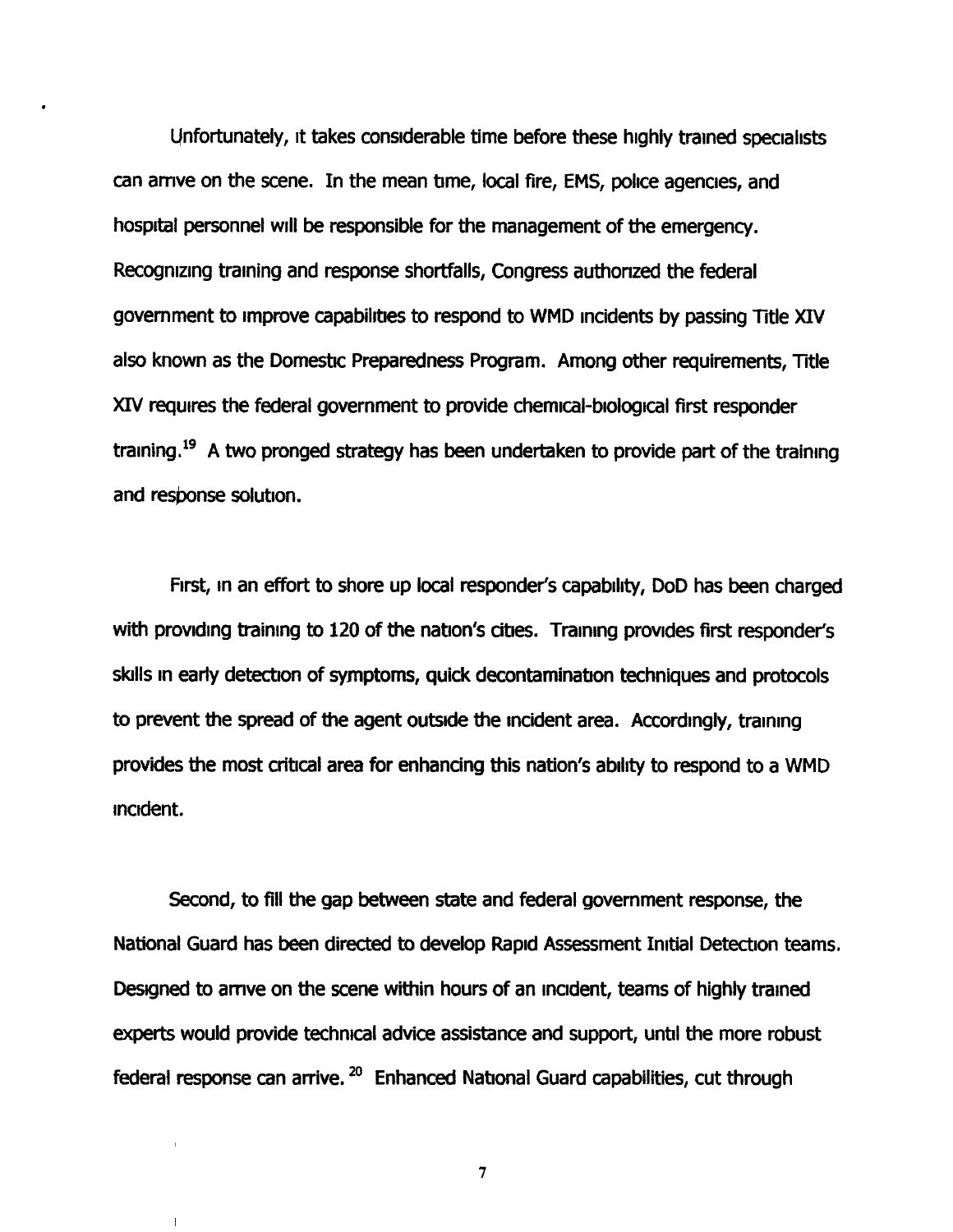statutory and regulatory constraints, provide much needed technical expertise, and close the response gap.

Both efforts are economy of force options that attempt to avoid reinventing the wheel. Yet, collaborating on these training and response options has been slow because each federal institution involved seeks to protect its own self-interests. Arriving at equitable solutions involves pulling, hauling and horse-trading that will stretch the limited discretionary funding made available by Congress.

#### **Special Interests**

Vying for the limited discretionary funding made available by Congress, federal players provide parochial views on solving the problem while serving their state and local special interests. These solutions generally underscore the benefits of using their organization's unique capabilities. The FBI, FEMA and DoD have all been guilty of bureaucratic politics that exploits existing programs, policies and capabilities with an eye on the funding available from Congress.

To that end, each organization leverages the unique aspects of their state and local counterparts. First, the FBI underscores its role as the federal crisis manager. The **FBJ** provides solutions that highlight the unque FBI **and** local law enforcement retationships. Second, given the lead on Consequence Management, FEMA (who runs the firefighter academy) provides solutions and training that highlight the unique FEMA

8

 $\mathbf{I}$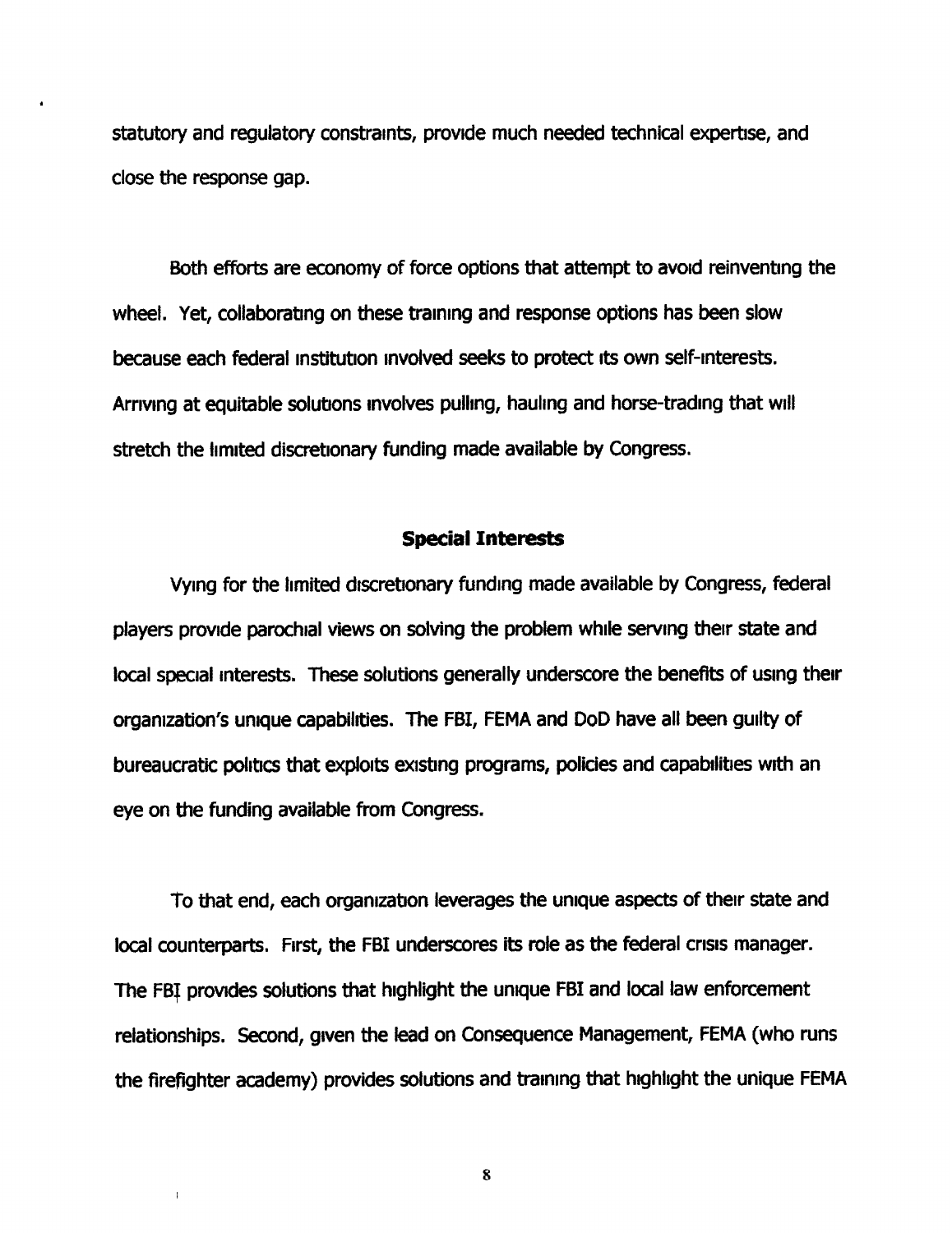and fire fighters' relationships. Third, DoD targeted the constitutionally unique state and federal dual-status role of the National Guard to fill the gap between the local/state response and the follow-on federal response. This also provides a partial solution to Quadrepnial Defense Review cuts to the National Guard by providing relevance to force structure that was deemed irrelevant.

Engaged In bureaucratic politics the interagency partners will conbnue to press their own self-interests. Congressionally scrutiny In the aftermath of Government Accounting Office audits will force compromise and help control government waste. Prudent decisions based on a comprehensive analysis of the interagency partners will ensure our good fiscal stewardship. Also, it will avoid fragmented, duplicative efforts and avoid unnecessary mission creep into the domestic arena.

#### **Summary**

Operating In the full glare of television, our govemment can 111-afford to respond half way around the world to places like Somalia and Rwanda and neglect its own people. Protecting the territory of the United States from all enemies foreign and domestic is the principle task of government. $21$  When terror strikes home, Americans expect a prompt and efficient response. Understandmg how our government responds allows us to construct practical solutions to meeting the challenges of WMD domestic emergencies.

9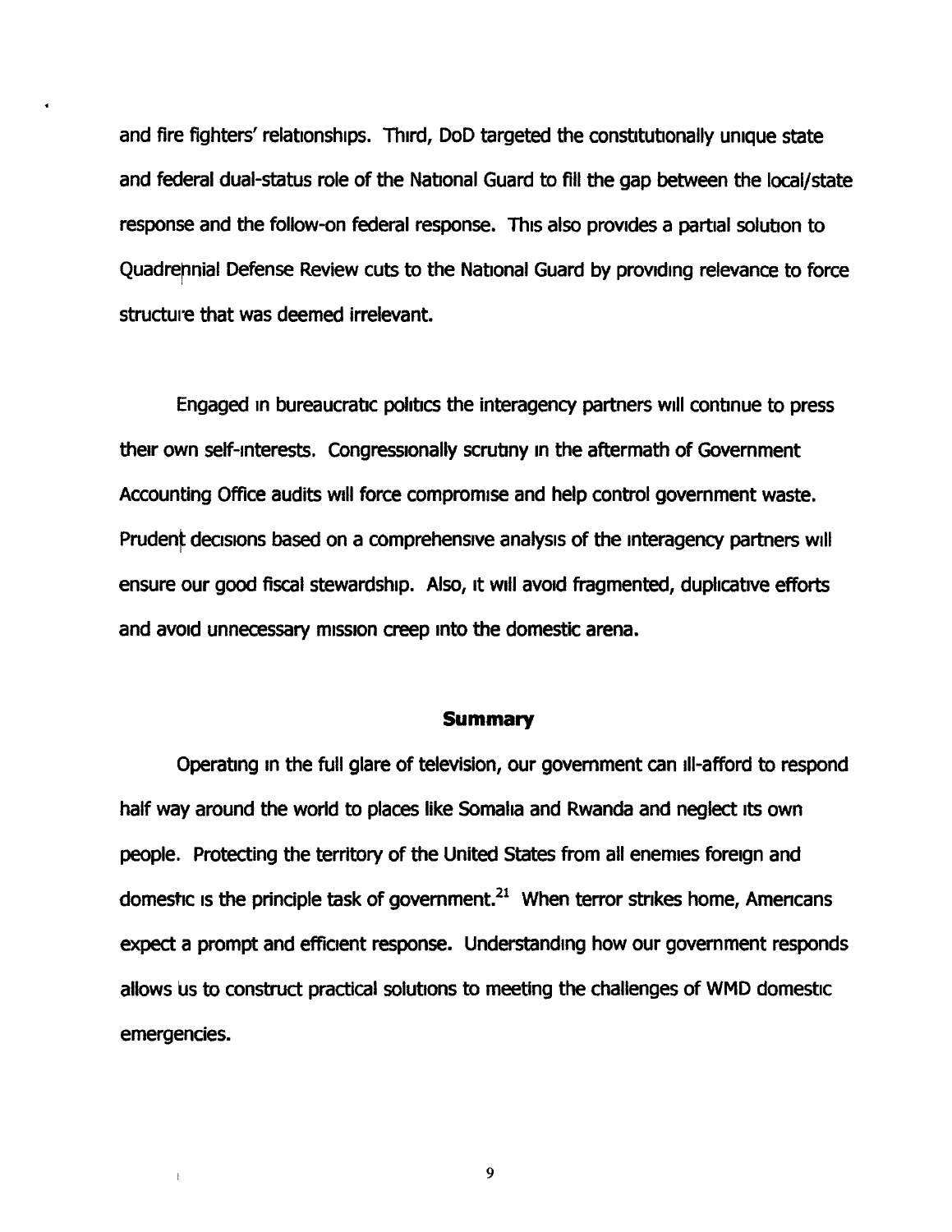Effecting a timely and efficient WMD response is not an easy task. Jurisdictional division of responsibility between local, state and federal government's makes this even more cumbersome. The complex nature of Amencan bureaucracy and the interagency institutions that serve them further exacerbates the problem. On one hand, local and state authorities seek to remain autonomous but recognize the need for federal involvement. On the other hand, legal restrictions force the federal partners to abide by a strict set of statutory and regulatory gurdellnes In order to respond. The **two** must be carefully coordinated.

 $\overline{1}$ 

Failure to respond in a competent, efficient and effective manner will undoubtedly have serious political consequences. Public opinion and special interests play an important and ever increasing role in crafting domestic policy. The vote is a significant reality check for those that neglect the home front.

Still maturing, the interagency WMD effort has made slow but notable headway while tackling some tough issues. This is an ongoing, evolving process. In the final analysts, the WMD strategy is an economy of force effort that attempts to provlde good fiscal stewardship in an era of limited discretionary funding. Only time will tell if those funds **were wsely** spent.

10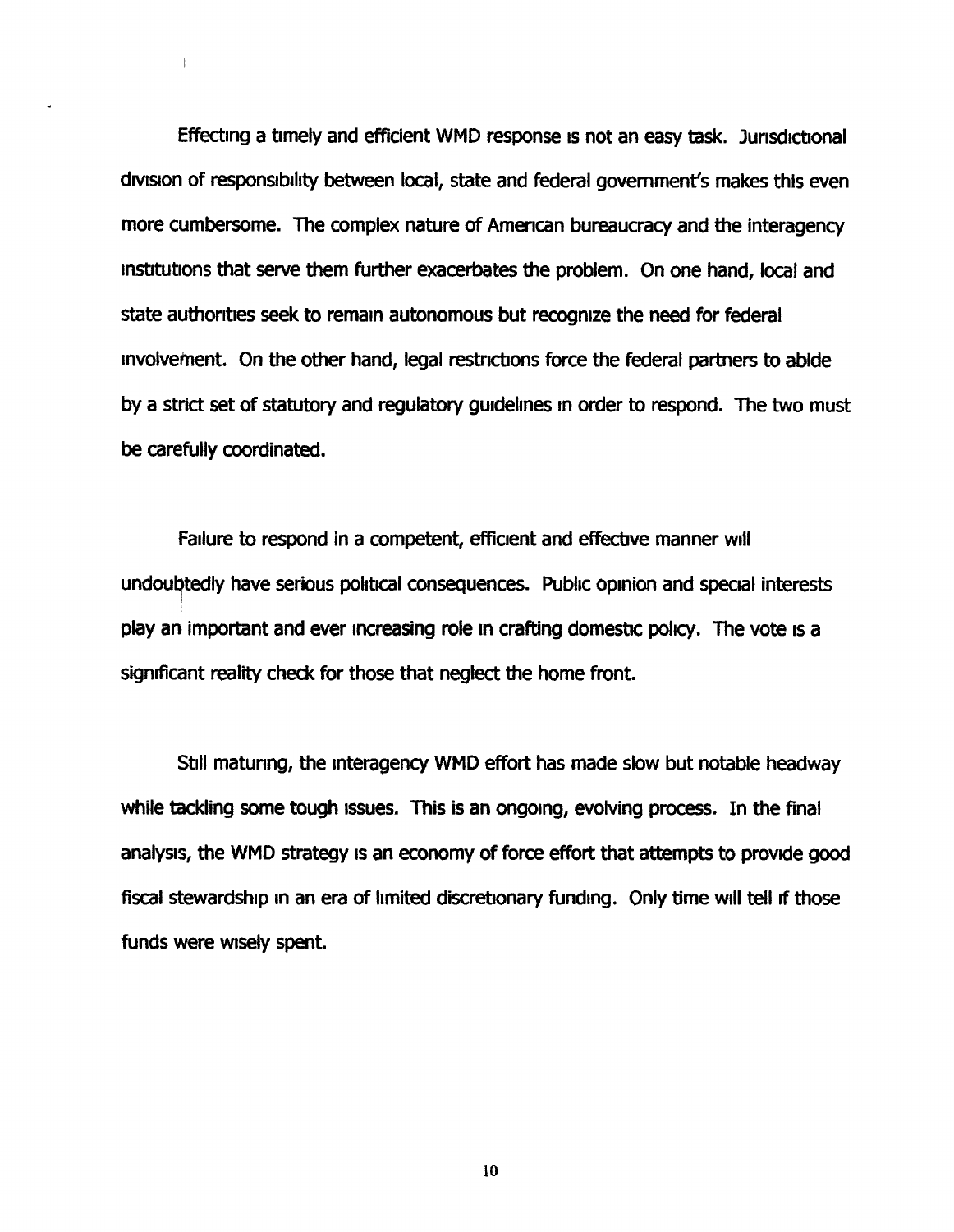# **ENDNOTES**

 $1$  U.S. President. Executive Order #12938. 14 November 1994, p. 1. (This Executive Order has been renewed every year and was amended again July 1998).

<sup>2</sup> U.S. Congress. Senate. Committee on Government Affairs, Subcommittee on International Security, Proliferation and Federal Services. The Proliferation Primer. January 1998, p1.

<sup>3</sup> U.S. bepartment of Defense. *Integrating National Guard and Reserve Component* Support for Response to Attacks Using Weapons of Mass Destruction. January 1998, p. 7. Note: The Catastrophic Disaster Response Group is comprised of senior representatives of the 29 federal departments that have signed the Federal Response Plan.

<sup>4</sup> Graham T. Allison and Morton H. Halperin. "Bureaucratic Politics: A Paradigm and Some **Policy** Implicatrons," World Politics **XXIV** Supplement (Summer 1972), p. 40.

<sup>5</sup> U.S. Department of Defense. Report of the National Defense Panel. Transforming Defense: National Security in the 21<sup>st</sup> Century. December 1997, pp. 16-17.

<sup>6</sup> D. A. Henderson. *Biological Terrorism*. Original paper presented on January 8, 1998. John Hopkins University. P. 2. (In possession of author).

<sup>7</sup> U.S. Department of Defense. *Domestic Preparedness Program in the Defense Against* Weapons of Mass Destruction. Report to Congress 1 May 1997, p 1. (In possession of author).

New York City is the excepbon to the rule when **it** comes to possessing a robust WMD response capability. In many instances they prefer to handle the situation internally but recognize the benefit of federal government intervention.

<sup>9</sup> U.S. Department of Defense. *Domestic Preparedness Program in the Defense Against* Weapons of Mass Destruction. Report to Congress 1 May 1997, p 4.

<sup>10</sup> This contradicts the Economy Act (Section 1535, Title 31 United States Code) that requires federal agencies to provide service on a reimbursable basis. Providing services without reimbursement is viewed as an illegal augmentation of an appropriation.

**l1** U.S. President. Presidential Decisron Directwe 39. 21 June 1995, p 5.

<sup>12</sup> Most state disasters are high visibility with both local and national media coverage. Governors generally take advantage of these opportunities to highlight their concern for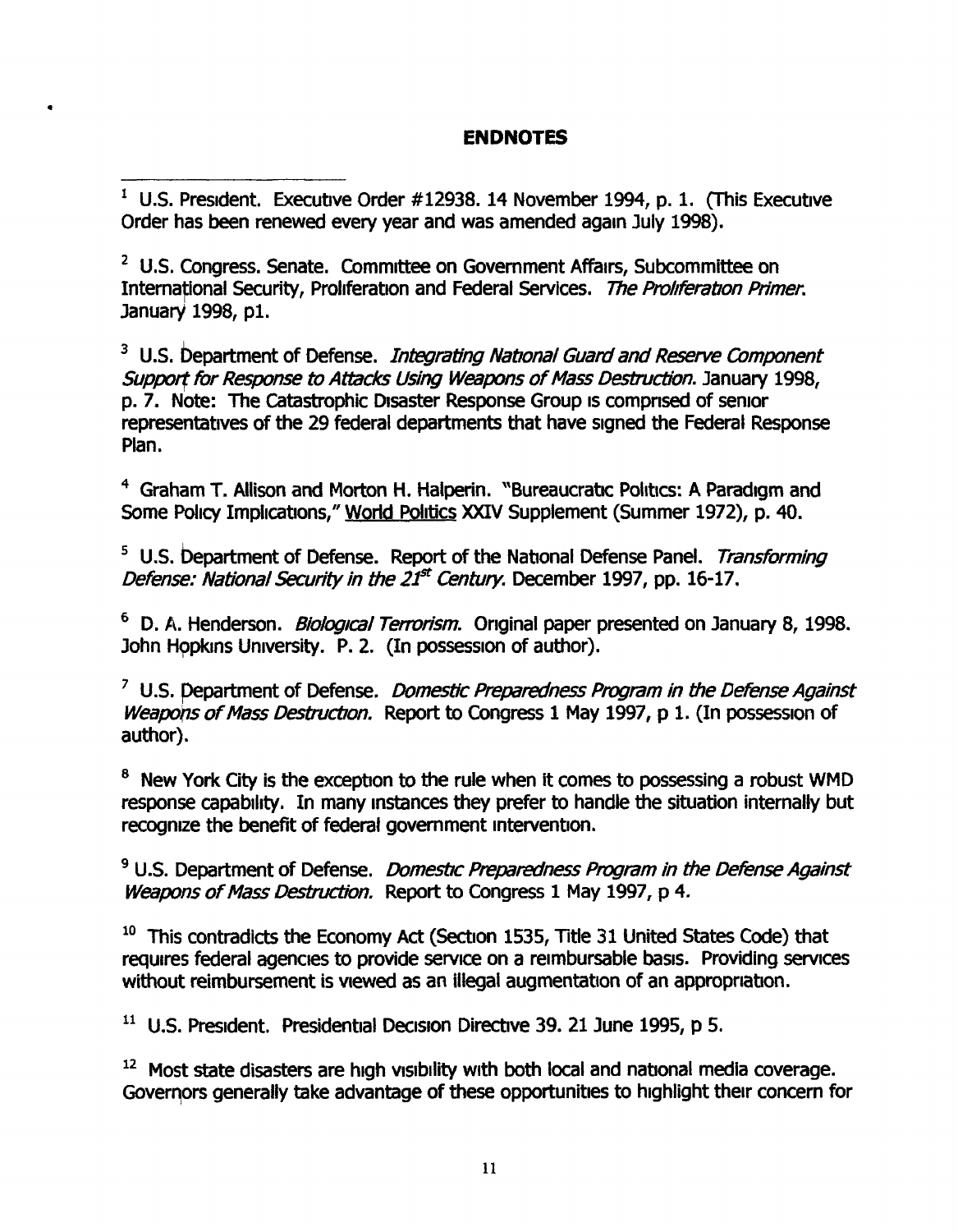their constituents via direct media coverage, which may highlight the "personal call" to the President. At the same time, having been a governor, the President, (depending on the party of the governor) may initiate the call to see if assistance is needed. However, FEMA works on a daily basis with the state offices of emergency management to meet the emergency response requirements. Generally, states will submit requests for federal assets through the FEMA Regional Operations Center.

<sup>13</sup> A Senior Interagency Coordination Group (SICG) on terrorism was established to facilitate the interagency coordination of policy issues and program activities in support of Federal initiatives to assist federal, state and local first responders in responding to WMD events. The SICG is composed of senior members from DoD, FEMA, FBI, Public Health Services (PHS), the Environmental Protection Agency (EPA), the Department of Energy (DOE), the Department of Jusbce (DOJ), the Department of Transportation (DOT), the United States Department of Agriculture (USDA), General Serwces Administration (GSA) and the National Communication System (NCS).

<sup>14</sup> Crisis management activities include active measures for prevention, immediate incident response, and post-incident response. Activities include command of the operatipal response as the on-scene manager for an incident in coordination with other Federal agencies and State and local authorities. The FBI provides guidance on the crisis management response in the FBI Nuclear Incident Contingency Plan (classified) and the FBI Chemical/Biological Incident Contingency Plan (classified).

<sup>15</sup> U.S. department of Defense. Proposed CONOPS for the Chemical/Biological Rapid Response Team (C/B-RRT) (Draft). (In possession of the author).

<sup>16</sup> The Federal Response Plan is a time tested, interagency effort (29 agencies) that has been an outstanding means of coordinating relief efforts in the many large-scale disasters that the U.S. has experienced recently. It provides the logical vehicle for the coordination of Federal consequence management operations. The Federal Response<br>Plan implements the authorities given to the Federal Emergency Management Agency<br>under the American emergency management law to assign mission Plan implements the authorities given to the Federal Emergency Management Agency<br>under the American emergency management law to assign missions to any Federal Department or agency in support of a disaster or emergency declared by the President. President Clinton also assigned the Federal Emergency Management Agency responsibility to ensure that State government plans are adequate and that their capabilities are tested for nuclear, biological, or chemical terrorist incidents.

<sup>17</sup> Clark L Staten. *Emergency Response to Chemical/Biological Terrorist Incidents*. Emergency Response & Research Institute Web Page.

**l8** Ibid.